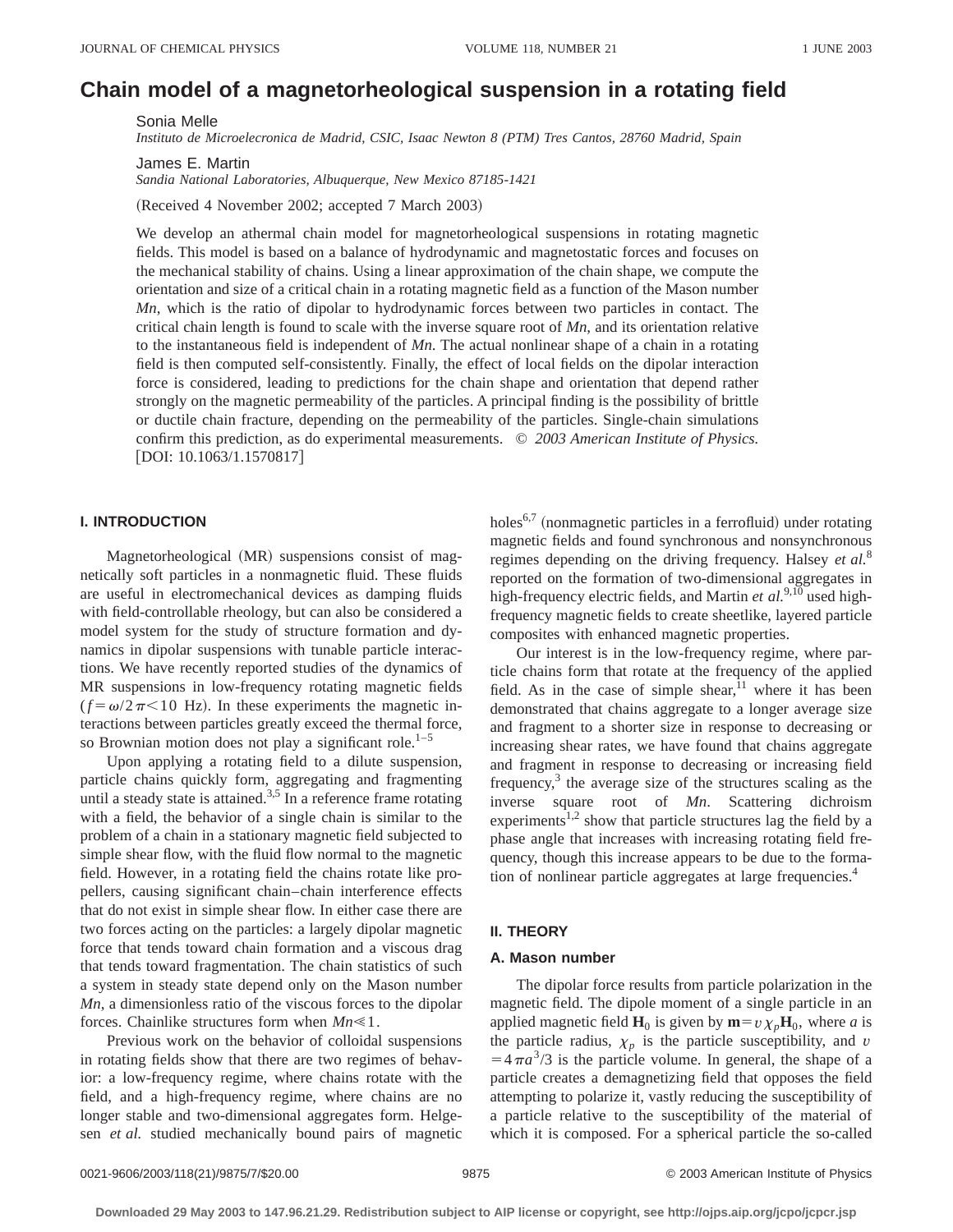demagnetizing factor is 1/3, leading to a particle susceptibility of  $\chi_p = 3\beta$  where  $\beta = (\mu_p - \mu_c)/(\mu_p + 2\mu_c)$  is the magnetic permeability contrast factor.<sup>11–13</sup> In this expression,  $\mu_p$ is the magnetic permeability of the material of which the particles are composed and  $\mu_c$  is the permeability of the continuous liquid phase. In terms of the particle magnetization  $M_p = m/v$  the *attractive* dipolar force between two contacting field-aligned particles is  $f_d \sim \mu_0 \mu_c a^2 M_p^2$ , where the vacuum permeability is  $\mu_0 = 4 \pi \times 10^{-7}$  Tm/A.

The Stokes drag on a particle is  $6\pi \eta a(\mathbf{v}_f - \mathbf{v}_p)$  in terms of the velocity of the fluid  $\mathbf{v}_f$  at the particle center of mass, the particle velocity  $\mathbf{v}_p$ , and the liquid viscosity  $\eta$ . A single particle not acted on by a body force will move with the fluid (after a brief acceleration) and experience zero Stokes drag, but two particles held together by dipolar forces will experience a Stokes drag because it is their center of mass that moves with the fluid. In a rotating magnetic field in a stationary fluid, the contacting particles will rotate at an angular velocity  $\omega$ , so each particle will move at a velocity of magnitude  $a\omega$ , generating a hydrodynamic drag force  $f_h$  $\sim a^2\eta\omega$ .

If the hydrodynamic force is smaller than the dipolar force, then one can expect the dimer to be stable. The Mason number *Mn* is the dimensionless parameter that compares these forces. For shear flow, this number has been defined with different proportionality factors.<sup>11,14-17</sup> To facilitate comparison with the chain model for electro- and magnetorheology<sup>11</sup> we define the Mason number as

$$
Mn = \frac{\eta \omega}{2\mu_0 \mu_c \beta^2 H_0^2}.
$$
 (1)

In experimental work on rotating magnetic fields we have used a different definition: the relation between these is  $Mn' = 32Mn$ .

### **B. Critical chain angle**

We first consider the elementary problem of two contacting polarizable particles of radius *a* in an external field  $H_0$ applied along the *z* axis. Each of these particles is acted on by equal and opposite applied forces of magnitude  $f_a$ , which in general cause the contacting pair to be misaligned with the field. We seek to understand the effect of this applied force on the alignment and stability of this dipole pair, and we will compute this in the so-called fixed point dipole approximation, wherein each particle is polarized by the applied field alone: i.e.,  $\mathbf{m} = v \, 3\beta \mathbf{H}_0$ . Later we will consider the effect of local fields on particle polarization.

In the fixed point dipole approximation, the dipole moment **m** on each of these particles is aligned with the *z* axis, creating a dipole field  $\mathbf{H}_m = (m/4\pi r^3)(2 \cos \theta \hat{\mathbf{r}} + \sin \theta \hat{\theta})$ , where  $\theta$  is the angle from the *z* axis. Each dipole feels the applied field plus this dipole field. The general expression for the magnetic force on a dipole is  $\mathbf{F} = \mu_0 \mu_c \mathbf{m} \cdot (\nabla \mathbf{H})$ , which gives the *attractive dipole interaction* force (note the sign convention)

The prefactor is the contact force  $f_c = (3\pi/4)\mu_0\mu_c a^2\beta^2H_0^2$ , which in terms of the Mason number *Mn* is  $3\pi a^2 n\omega/8Mn$ .

It is worth noting that the application of an electric field is completely analogous, but slightly more complex due to the possibility of charge conduction. At high frequencies the contact force  $f_c = (3\pi/4)\epsilon_0 \epsilon_c a^2 \beta^2 E_0^2$  is due to dielectric contrast, whereas at low frequencies conductivity contrast becomes dominant.<sup>18</sup> At the theoretical level of selfconsistent point dipoles there is no further difference between the study of electrorheological (ER) and MR fluids, so once a theory is expressed in terms of the relevant Mason number, it applies equally to both types of fluids.

The external force vector makes an angle  $\phi$  to the *z* axis. The force can be resolved into components parallel and perpendicular to the chain,  $\mathbf{f}_a = \cos(\phi - \theta) f_a \hat{\mathbf{r}} + \sin(\phi - \theta) f_a \hat{\theta}$ . The angle the pair makes to the field is computed by balancing the tangential component of the attractive dipole force to that of the applied force,  $\mathbf{f}_a \cdot \hat{\boldsymbol{\theta}} = \mathbf{f}_d \cdot \hat{\boldsymbol{\theta}}$ . This gives

$$
\frac{\sin 2\theta}{\sin \left(\phi - \theta\right)} = \frac{f_a}{f_c}.\tag{3}
$$

For the pair to remain in contact, the radial component of the dipole force must dominate the radial component of the applied force,  $\mathbf{f}_d \cdot \hat{\mathbf{r}} \ge \mathbf{f}_a \cdot \hat{\mathbf{r}}$ , or

$$
\frac{3\cos^2\theta - 1}{\cos(\phi - \theta)} \ge \frac{f_a}{f_c}.\tag{4}
$$

The critical stability angle  $\theta_c$  obtains when these forces are equal and can be obtained by combining this result with Eq.  $(3):$ 

$$
\frac{3\cos^2\theta_c - 1}{\cos(\phi - \theta_c)} = \frac{\sin 2\theta_c}{\sin(\phi - \theta_c)}.
$$
\n(5)

The critical angle depends only on the direction of the applied force.

Consider the case where dipole pair is at the center of a long, linear chain of identical dipoles subjected to some type of fluid flow (the actual shape of a chain is treated below). The applied force on the central pair is a sum of the hydrodynamic forces on all of the dipoles, including the pair itself.

# **C. Simple shear**

First, consider the case of simple shear with the fluid flow normal to the field. Because the hydrodynamic drag at each particle is normal to the field,  $\phi = \pi/2$ . Substituting this into Eq. (5) gives  $3\cos^2\theta_c - 1 = 2\sin^2\theta_c$  so  $\cos\theta_c = \sqrt{3}/5$ . This gives a maximum chain angle of  $\sim$ 39.23°, which is a well-known prediction<sup>11</sup> for standard electro- and magnetorheology. In fact, this result is actually independent of the assumption of chain linearity, since regardless of the chain shape the hydrodynamic drag on each particle is parallel.

# **D. Rotating field**

The simple shear case can be contrasted with that of a rotating field. In a rotating reference frame with the field along the *z* axis the chain appears to be in vortex flow. The hydrodynamic drag vectors are then in the direction  $\phi = \theta$ 

$$
\mathbf{f}_d = f_c[(3\cos^2\theta - 1)\hat{\mathbf{r}} + \sin 2\theta \hat{\boldsymbol{\theta}}].
$$
 (2)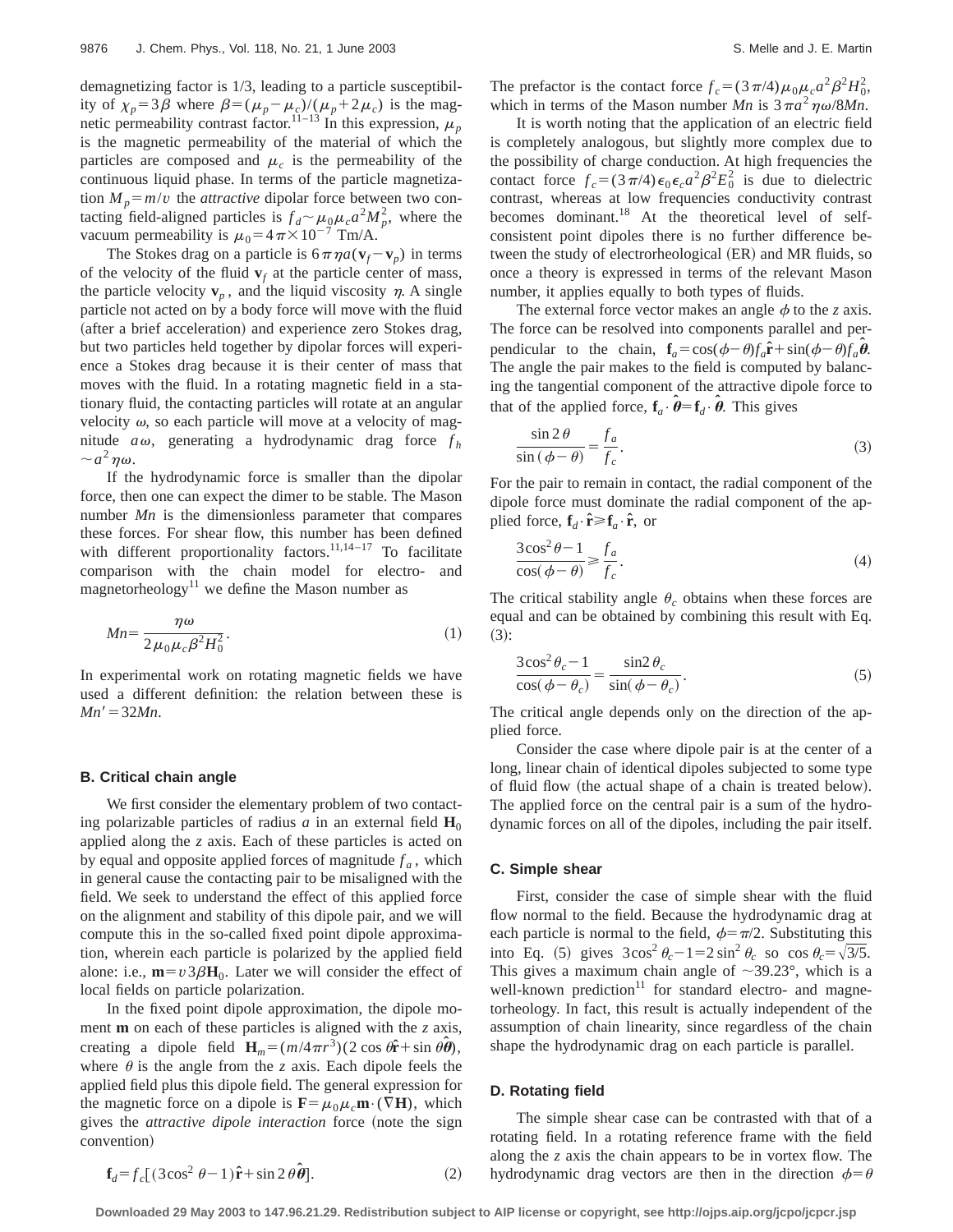$+\pi/2$  and, from Eq. (5),  $3\cos^2{\theta_c} - 1 = 0$ , so  $\cos{\theta_c} = \sqrt{1/3}$ . The maximum chain angle is apparently  $\sim$  54.7°, which is an entirely trivial result: this is simply the angle where the radial component of the dipolar force vanishes  $[Eq. (2)].$  In fact, this problem is subtle for two reasons. First, this result depends on the assumption of chain linearity, because for nonlinear chains the drag forces are not parallel. Second, this chain angle does not correspond to a stationary state, a point that requires further consideration.

For a linear chain the tangential hydrodynamic force on the central pair of particles is just  $f_a$ , and the magnitude of this force depends only on the chain length, not the chain angle  $\theta$ . The tangential component of the dipolar force between these particles depends on chain angle through  $f_c$  sin 2 $\theta$  and has a maximum at 45°, at which point the derivative of this force with respect to  $\theta$  changes sign. This angle is thus the limit of chain stability, defined here as a stationary state, because a chain that grows long enough to rotate to  $45^{\circ}$  will rotate to  $\sim$  54.7° and fragment. A chain that is somehow created, and has a perfect torque balance, within this interval of  $45^{\circ} < \theta < 54.7^{\circ}$  will be unstable to noise. A fluctuation to slightly larger angles will cause the hydrodynamic torque to dominate the dipolar torque, and the chain will rotate to 54.7° and fragment. A fluctuation to slightly smaller angles will cause the dipolar torque to dominate the hydrodynamic, and the chain will rotate to an angle equally beneath 45°, where it will be stationary, but metastable.

The region of metastability is from  $45^{\circ} - 9.7^{\circ} = 35.3^{\circ}$  to 45°. A stationary chain with a torque balance in this region could in principle experience a fluctuation past the complementary angle, where it would immediately rotate further and fragment. The angle of 35.3° is thus the upper limit of stability and  $45^\circ$  is the limit of metastability. (The issue of the lifetime of a thermal chain is beyond the scope of the paper, but has been examined for the case of steady shear.<sup>19</sup>) Bear in mind that accounting for local field effects (below) will change these angles, though the concept remains.

#### **E. Critical Mason number**

It is now straightforward to determine the Mason number *Mn*\* above which a dimer becomes metastable. For a dimer the applied force is due to the hydrodynamic drag on the particles themselves,  $f_a = 6\pi\eta a^2\omega$ . Substituting this into Eq. (3) and using  $\phi = \theta + \pi/2$  gives  $Mn^* = \frac{1}{16} \sin(2\theta_c)$  $=1/(12\sqrt{2})$ . At larger Mason numbers chains are metastable. The upper limit of metastability occurs when  $sin(2\theta)=1$  or  $Mn^{**}=1/16$ .

#### **F. Chain length**

To compute the dependence of the chain length on the field rotation frequency  $\omega$  we label the particles from  $-N$  to *N*, with particle zero at the chain center, which is at the origin. In the rotating reference frame the fluid velocity is  $\mathbf{v}_f = \omega r \hat{\boldsymbol{\theta}}$ . For a stationary chain (constant phase lag behind the field) the hydrodynamic drag on the *i*th particle is  $f_{h,i}$  $=12\pi\eta a^2\omega i\hat{\theta}$ . Because this force is perpendicular to the chain, it creates zero tension, but it does create a torque in the chain. The torque acting on particles  $i$  and  $i+1$  is a sum over contributions from all particles further out in the chain:

$$
S_i = \sum_{k=i+1}^{N} \mathbf{f}_{h,i} \cdot \hat{\boldsymbol{\theta}} \cong 6 \pi \eta a^2 \omega (N^2 - i^2).
$$
 (6)

This is a maximum at the chain center, where the applied force is  $\mathbf{f}_a = S_0 \hat{\boldsymbol{\theta}} = 6 \pi \eta \omega a^2 N^2 \hat{\boldsymbol{\theta}}$ . For a chain of  $2N+1$  particles the chain angle is computed by balancing this torque against the tangential component of the dipole force,  $\mathbf{f}_d \cdot \hat{\boldsymbol{\theta}}$  $=f_c \sin 2\theta$ , to obtain

$$
\sin 2\theta = 16MnN^2. \tag{7}
$$

This result is valid if the chain is at least metastable. As we have seen, this occurs when  $\sin 2\theta = (2/3)\sqrt{2}$  or when

$$
(2N^*)^2 = \frac{1}{3\sqrt{2}Mn}.
$$
 (8)

The physical picture is simple: a dilute solution of polarizable particles in a rotating field will form chains. These chains will grow, and their angle relative to the field will grow essentially quadratically with their length until a critical angle is achieved that is independent of *Mn*. Chains at this critical angle will have a length that depends on the inverse square root of *Mn*. This general description is exactly that obtained for simple shear, $10$  though the details differ. Note also that although we have always taken the large-*N* limit in the summations, substituting  $N^* = 1$  into Eq.  $(8)$ gives a value of the Mason number exactly equal to the critical Mason number  $Mn^*$ . Equation  $(8)$  should thus be interpreted as being correct for chains of 2*N*\* particles, not  $2N^*+1$  particles.

#### **G. Chain interference**

Chains in a rotating field whirl like propellers, causing interference effects. Here we will give a rough estimate of the limit of the dilute concentration regime where such effects can be ignored. We first note that a chain will tend to rotate in the plane swept out by the field. Thus we consider chain interference in a thin volume of thickness  $d=2a$ . The area swept out by a rotating chain is  $A_s = (\pi/4)L^2$  $= (\pi/4)N_{\text{tot}}^2 d^2$ , where *L* is the chain length and  $N_{\text{tot}}$  is the total number of particles in the chain. The volume of chain within this area is  $V_{chain} = (\pi/6)d^3N_{tot}$ , and dividing this by the volume *Asd* of the slab gives a volume fraction of particles within the swept volume of  $\phi_s = 2/(3N_{\text{tot}})$ . When this volume fraction exceeds the overall volume fraction  $\phi$  of particles one can expect strong chain interference effects. From Eq.  $(7)$  we see that the dilute concentration regime is attained only when the condition  $Mn \ge \phi^2$  is satisfied.

#### **H. Chain shape**

The shape of a chain in a rotating field can be computed from a continuous balance of forces along its length. The definition of variables is given in Fig. 1, the important point being that each particle has its own phase lag angle  $\phi_i$  to the applied field, so in the rotating reference frame the fluid velocities are no longer parallel, with  $\mathbf{v}_{f,i} = \omega r_i \phi_i$ . Note also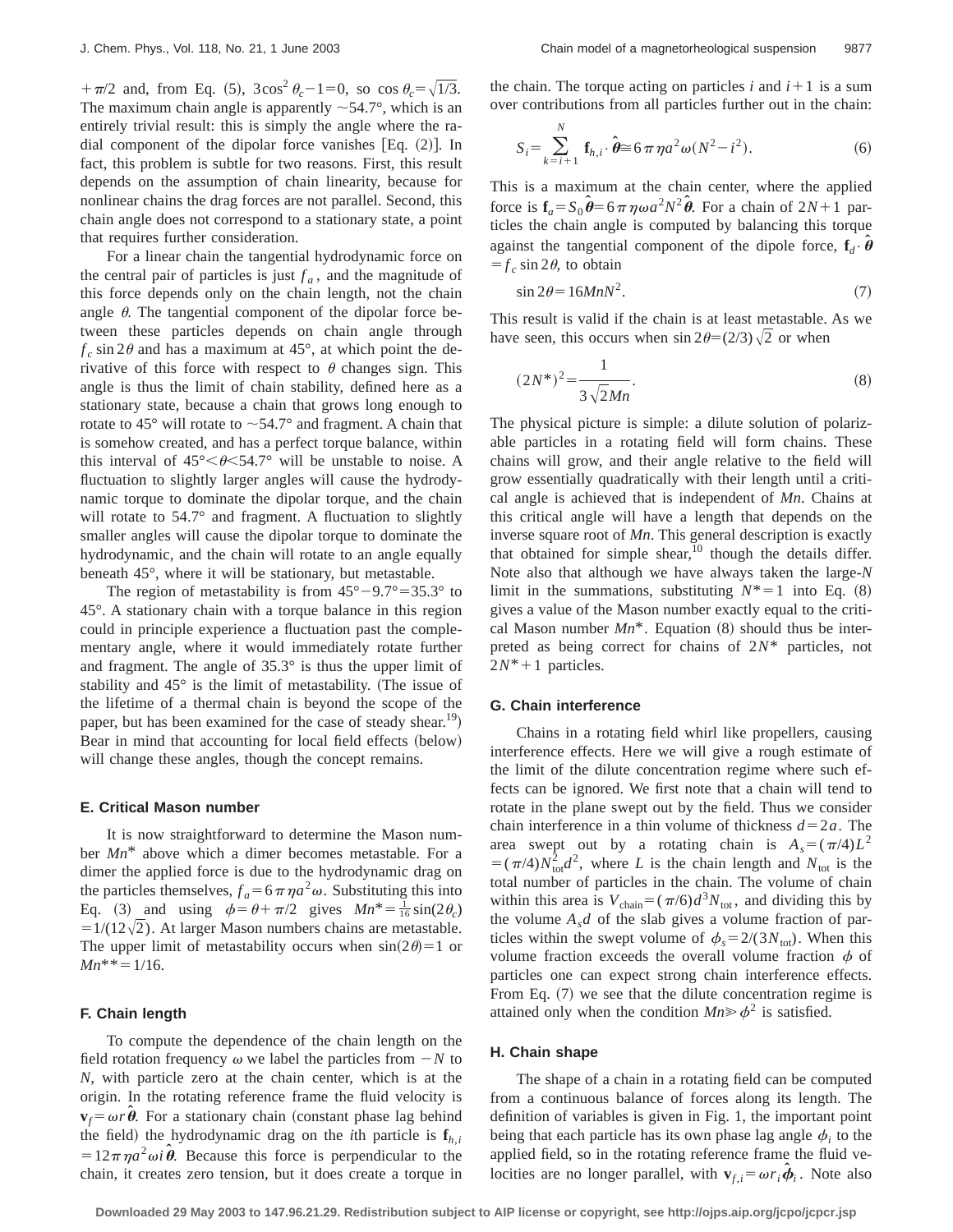

FIG. 1. Coordinates for the computation of the chain shape. The fluid velocity vector at particle *j* is normal to the vector  $\phi_i$ .

that the angle  $\theta_i$  that the line of centers between particles *i*-1 and *i* makes to the field direction also depends on the position in the chain. The hydrodynamically induced torque in the chain is given by  $S_i = \sum_{k=i}^{N} \mathbf{f}_{h,k} \cdot \hat{\boldsymbol{\theta}}_i$ . Using  $\mathbf{f}_{h,k}$  $=6\pi\eta a\mathbf{v}_{f,i}$  and balancing this torque against the tangential dipolar force gives

$$
\sin 2\theta_i = 32Mn\hat{\boldsymbol{\theta}}_i \cdot \sum_{k=i}^N \left(\frac{r_k}{2a}\right) \hat{\boldsymbol{\phi}}_k, \qquad (9)
$$

where  $\hat{\theta}_i \cdot \hat{\phi}_k = \cos \theta_i \cos \phi_k + \sin \phi_i \sin \phi_k$ . The hydrodynamically induced tension in the chain is given by  $T_i = \sum_{k=1}^{N} f_{h,k}$  $\cdot \Delta \hat{\mathbf{r}}_i$  where the bond vector  $\Delta \hat{\mathbf{r}}_i = \mathbf{r}_i - \mathbf{r}_{i-1}$ , and balancing this against the radial dipolar force gives

$$
3\cos^2\theta_i - 1 \ge 32Mn\Delta\hat{\mathbf{r}}_i \cdot \sum_{k=i}^N \left(\frac{r_k}{2a}\right)\hat{\boldsymbol{\phi}}_k, \tag{10}
$$

with  $\Delta \hat{\mathbf{r}}_i \cdot \hat{\boldsymbol{\phi}}_k = \sin \theta_i \cos \phi_k - \cos \theta_i \sin \phi_k$ . Now define the sums  $\Psi_i = N^{-2} \sum_{k=i}^{N} (r_k/2a) \cos \phi_k$  and  $\Omega_i = N^{-2} \sum_{k=i}^{N} (r_k/2a) \sin \phi_k$  which for large *N* are independent of  $N$  and  $a$ . Substituting these into Eqs.  $(9)$  and  $(10)$ results in the coupled equations

$$
\sin 2\theta_i = \alpha A, \tag{11a}
$$

$$
3\cos^2\theta_i - 1 \geq \alpha B,\tag{11b}
$$

where  $\alpha = 32MnN^2$ ,  $A = \Psi_i \cos \theta_i + \Omega_i \sin \theta_i$ , and *B*  $=\Psi_i \sin \theta_i - \Omega_i \cos \theta_i$ .

An approximate solution to these coupled equations can be found from an iterative procedure. First, we guess a zeroth-order solution with  $\theta_i = \phi_i = 45^\circ$ , which gives  $\Psi_i$  $= \Omega_i = 1/(2\sqrt{2})$ . Noting that  $\sin 2\theta_1 = 1$  and  $\cos \theta_1 = \sin \theta_1$  $=1/\sqrt{2}$ , we can determine from Eq. (11a) that  $\alpha=2$  or  $16MnN^2 = 1$ . With this result for  $\alpha$  an improved estimate for the angles along the chain can be obtained from Eq.  $(11a)$ , setting  $\cos \theta_i = \sin \theta_i = 1/\sqrt{2}$  on the right-hand side. For large *N* the sums  $\Psi_i$  and  $\Omega_i$  are easily evaluated, with the result  $A=(1-\sigma^2)/2$ , where  $\sigma=iN$  is the contour variable of the



FIG. 2. The fully converged chain shape in the fixed point dipole approximation is compared to the first iteration. The most notable difference is the decreased critical chain angle. In this figure the applied field is rotating counterclockwise and at this instant is in the *z* direction.

chain. Equation  $(11b)$  is immediately satisfied because *B*  $=0$  (in a linear chain there is no tension). To first order,

$$
\sin 2\theta = \sin 2\theta_0 (1 - \sigma^2),\tag{12}
$$

where  $\sin 2\theta_0 = 16MnN^2$ . In fact, this solution is that previously derived<sup>10</sup> for a chain in simple shear, though the central chain angle is somewhat different.

To find self-consistently the shape of a critical chain we continue to iterate, but we must now take into account the stability conditions, Eq.  $(11b)$ , because the first-order chain shape is nonlinear and the hydrodynamic tension is nonzero. The terms *A* and *B* can be computed from the first-order result for the chain angles, Eq. (12), with the first-order chain coordinates  $\mathbf{r}_k/2a = \sum_{i=1}^k \sin \theta_i \hat{\mathbf{x}} + \cos \theta_i \hat{\mathbf{z}}$ . Then the central chain angle can be found from  $(3 \cos^2 \theta_0 - 1)/ \sin 2\theta_0 = B/A$ . This angle can then be used to find  $\alpha$  through the relation  $\alpha = \sin 2\theta_0 / A$ , and the second-order chain angles can be computed from  $\sin 2\theta_i = \alpha A$ . This process can be repeated to convergence, but is actually almost quantitative after a couple of cycles.

In Fig. 2 the fully converged chain shape is compared to the first-order approximation. This is, of course, the shape of a critical chain that is at the limit of stability. The angle of the chain at the center converges to 38.37°, the average chain angle is 22.5°, and  $\alpha$ =1.991. Note that in this figure the field and chain are rotating counterclockwise. Plotting the chain angle against the contour length is more revealing of the difference between the first-order approximation and the converged result, Fig. 3.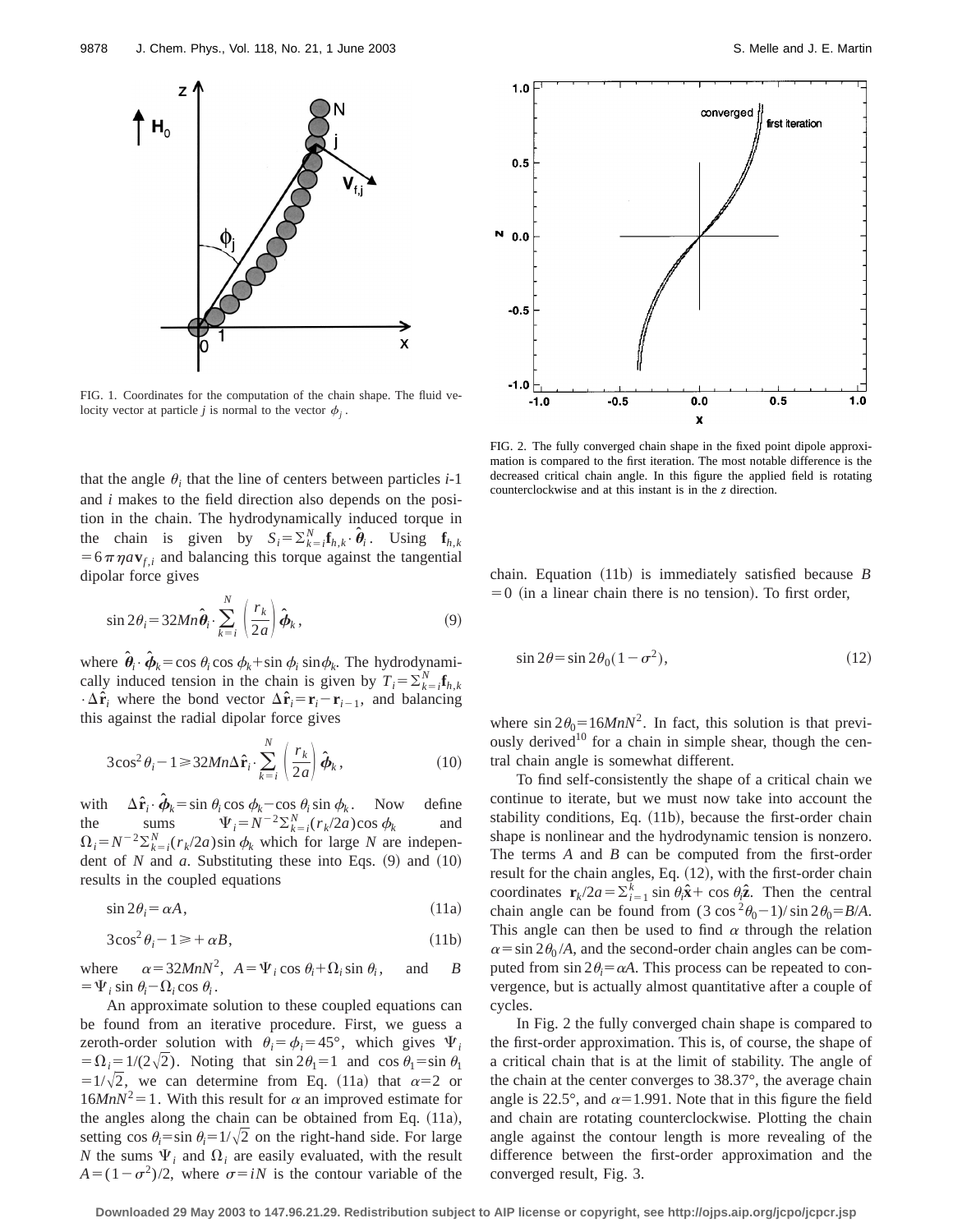

FIG. 3. The difference between the fully converged chain angle and that of the first iteration is more obvious when plotted against contour length.

#### **I. Improvement to the basic model**

The basic model successfully captures the qualitative features of particle chains in rotating magnetic fields, but the fixed point dipole approximation is oversimplified and can readily be improved upon.

#### **J. Self-consistent point dipoles**

We have heretofore assumed that each particle is polarized only by the applied field. In reality, each particle also feels the field generated by all of the other dipoles in the suspension. These dipoles can be broken into two classes; those within the same chain and those in other chains. The dipole fields in other chains can be treated by the standard considerations of Lorentz cavity fields and demagnetizing fields, both of which depend on the concentration of particles. These effects have been examined in detail in magnetic studies of particle chain composites $10$  and are only significant when the particle concentration approaches  $\sim$  5 vol. %. The experiments we investigate here were done at particle concentrations vastly lower than this, so we will ignore these fields. The fields created by particles in the same chain are not negligible, and here we will examine this effect, following the shear flow treatment of Martin and Anderson.<sup>11</sup>

The attractive dipole interaction between two contacting particles well in the interior of a long chain has been shown to be

$$
\mathbf{f}_d = f_c \zeta(3) \left[ (3\kappa_1 \cos^2 \theta - \kappa_2) \hat{\mathbf{r}} + \kappa_3 \sin 2\theta \hat{\boldsymbol{\theta}} \right],\tag{13}
$$

where  $\kappa_1 = (1 + \frac{1}{8}\xi^2)/(1 - \frac{1}{4}\xi - \frac{1}{8}\xi^2)^2$ ,  $\kappa_2 = 1/(1 + \frac{1}{4}\xi)^2$ , and  $\kappa_3=1(1-\frac{1}{4}\xi-\frac{1}{8}\xi^2)$ , in terms of  $\xi=\beta\zeta(3)$ . The Rieman zeta function  $\zeta(3)$  - 1.202. The angle of a linear chain is given by a modified Eq.  $(7)$ ,

$$
\sin 2\theta = \frac{16MnN^2}{\kappa_3 s(3)}.
$$
\n(14)

The chain will fracture when the radial component of the dipole force vanishes or cos  $\theta_c = \sqrt{\kappa_2/3\kappa_1}$ .

Once again, we see that chain stability and metastability can be important in rotating fields, because the critical angle  $\theta_c$  can range from 42.7° to 77.8° as  $\beta$  increases through its physical range of from  $-1/2$  to  $+1$  and thus is typically greater than 45°, where the tangential dipolar force reaches a maximum. Only in the interval of  $-0.5<\beta<-0.4$  does a metastable region not exist. The length of a critical chain is obtained from  $sin(2\theta_c) = 16MnN^2/\kappa_3s(3)$ . Noting that  $\sin(2\theta) = 2 \cos(\theta) \sqrt{1-\cos^2 \theta}$  gives

$$
(2N^*)^2 = \frac{1}{2Mn} \mathsf{s}(3) \kappa_3 \sqrt{\frac{\kappa_2}{3\kappa_1} \left(\frac{\kappa_2}{3\kappa_1}\right)}.
$$
 (15)

Because in a real experiment the lifetimes of metastable chains might be quite long, it could be more relevant to consider the length of a chain at the limit of metastability, 45° for  $\beta$ >-0.4. Then  $(2N^*)^2 = (1/4Mn)$ s $(3)\kappa_3$ .

These approximate results for a linear chain imply that, depending on the contrast factor  $\beta$ , chains can fragment through brittle or ductile failure. Brittle failure is the abrupt fragmentation of a chain whose critical angle is less than 45°. Imagine, for example, an isolated chain of particles in a rotating field of very slowly increasing Mason number. As the Mason number increases, the chain will tilt further and further, always remaining quasistationary, until the critical Mason number is very slightly exceeded, at which point it will break abruptly. Chains with critical angles greater than 45° will behave very differently. As the Mason number increases, the chain will remain quasistationary until the angle 45° is attained. A slightly further increase in the Mason number will then cause the chain to continuously rotate to its critical angle and break. This is ductile failure.

### **K. Additional complexities**

The remaining issues are the effect of hydrodynamic interactions and multipolar interactions. The primary effect of hydrodynamic interactions is to make the hydrodynamic drag twice as large when the fluid velocity is perpendicular to the rod as when it is parallel. In either case the drag coefficient is no longer strictly proportional to the chain length, since there is also an annoying logarithmic term. Despite this, the effect of hydrodynamic interactions on a linear chain in a rotating field is simple, since the chain friction, at least in the linear chain approximation, is always normal to the chain axis. The hydrodynamic interactions merely renormalize the drag and thus can be accounted for by renormalizing the Mason number, the critical chain angle remaining unchanged. (In this regard the simple shear case is more complex, $^{11}$  the critical chain angle changing because both the parallel and perpendicular drag coefficients enter.) Multipolar interactions<sup>11</sup> are not important for extant studies of chains in a rotating field, because of the low permeability of the magnetite-filled polystyrene particles employed.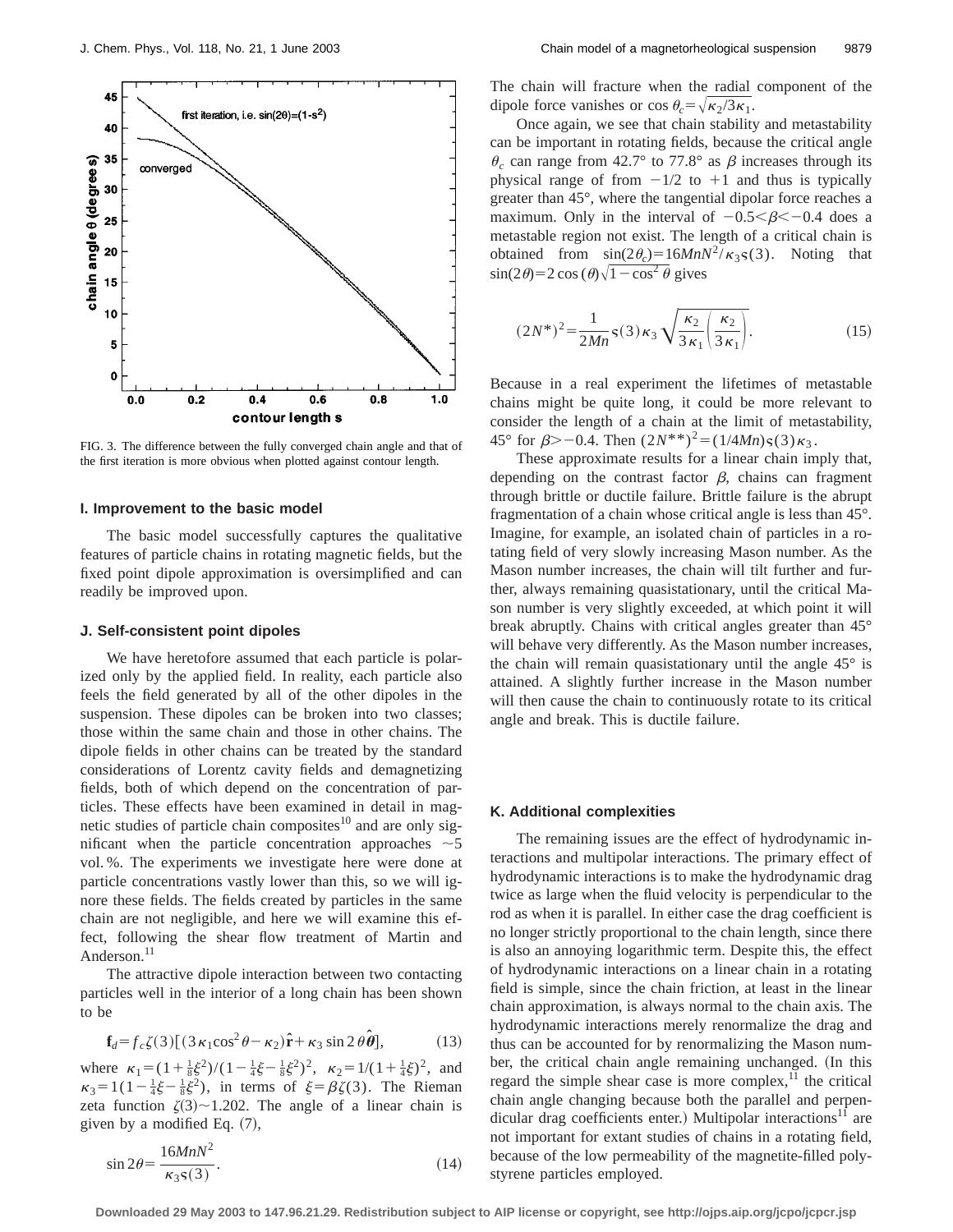

FIG. 4. Simulations of the dynamics of chain fragmentation are explored in the limits of extremely negative and positive permeability contrast. In the former case fragmentation is abrupt, in the latter gradual, justifying the concepts of brittle and ductile failure. The data are plotted only until the central chain particles part, and data for the fragmenting chains are compared to that of stationary chains.

## **III. SIMULATION AND EXPERIMENT**

#### **A. Simulation**

In computer simulations one can simultaneously account for both the nonlinear chain shape and the self-consistent local fields, without any simplifying approximations. This enables us to determine whether such concepts as brittle or ductile chain failure are physically relevant. In the simulation we wrote, the spheres are essentially hard and feel a Stokes drag against the fluid. The dipole moments are computed completely self-consistently, without truncation of the dipole fields.

Using chains of 30 particles, the two extreme cases  $\beta$ = -0.5 and  $\beta$ = +1.0 were studied. In each case, the Mason number *Mn*\*\* that marks the limit of a stationary chain was found by noting that for larger *Mn* the chain fragmentation time  $\tau$  diverges as an inverse power of  $|Mn^{**} - Mn|$ , analogous to critical slowing down in a second-order phase transition. *Mn*\*\* was found by choosing the value that gave the best power-law critical plot (a straight line plot of  $\tau$  versus  $|Mn^{**} - Mn|$  on log–log axes). Significantly  $Mn^{**}$  is more than 10 times larger for  $\beta=+1.0$  than for  $\beta=-0.5$ , underlining the importance of positive contrast particles in making strong ER and MR fluids. Then in each case a simulation was conducted with a Mason number 0.04% larger than *Mn*\*\*, to ensure chain fracture. The simulation was stopped at the point of fracture.

The simulation result, Fig. 4, show some interesting features. First, with  $\beta$ = -0.5 the maximum angle for a stationary chain is  $\sim$ 33.8°, whereas with  $\beta$ = +1.0 this maximum angle is  $\sim$  53.6°. Second, brittle failure is indeed observed for  $\beta = -0.5$ , occurring rapidly and with little change in angle before the two halves part. Progressive, ductile failure



FIG. 5. In the case of ductile failure  $(\beta=+1)$  simulated structures are shown for a stationary chain at  $Mn^{**}$  (left) and a chain just before and after fragmentation (right). It is clear that the stationary chain configuration is easily distinguishable from that of the chain at the point of rupture.

is observed for  $\beta=+1.0$ , with a significant increase in the chain angle at rupture, up to  $\sim$ 73.8°. The actual chain configuration is shown in Fig. 5. The left image is a chain at *Mn*\*\*, showing the maximum deformation a stationary chain can achieve. The right image shows the deformation of a chain just before and just after rupture. These configurations are in the rotating reference frame of the applied field, so it is clear that the chain fragments are much more closely aligned with the field. In fact, the right-hand image is part of a closed dynamical cycle: after rupture the two chains orbit each other and reconnect to form a chain with swapped ends, which again deforms and breaks, etc.

#### **B. Experiment**

Videomicroscopy experiments $3$  have shown that chains aggregate and fragment in response to decreasing or increasing field frequency, the average chain length being proportional to the inverse square root of *Mn*, in agreement with the predictions of this model. Videomicroscopy images<sup>5</sup> also confirm the prediction of the S shape developed by a critical chain in a counterclockwise rotating field, Fig. 6. These chains formed in an aqueous dispersion of 1.24  $\mu$ m diameter soft magnetic particles having a volume fraction  $\phi$ =0.0001. The magnetic field amplitude was  $1.55$  kA/m  $(19.50 \text{ Oe})$ , and the rotation frequency was 0.01 Hz. Chain fragmentation occurs in the following stages: the chain deforms slightly (left), develops a clearer S shape whose ends are aligned with the field (center), and breaks at the center into two equal fragments (right), which then align more closely with the field.



FIG. 6. Detail of the S shape developed by a critical chain in a counterclockwise rotating field of amplitude  $1.55$  kA/m (19.5 Oe) and frequency 0.01 Hz. These chains formed in an aqueous dispersion of 1.24-mm-diam soft magnetic particles at volume fraction 0.001.